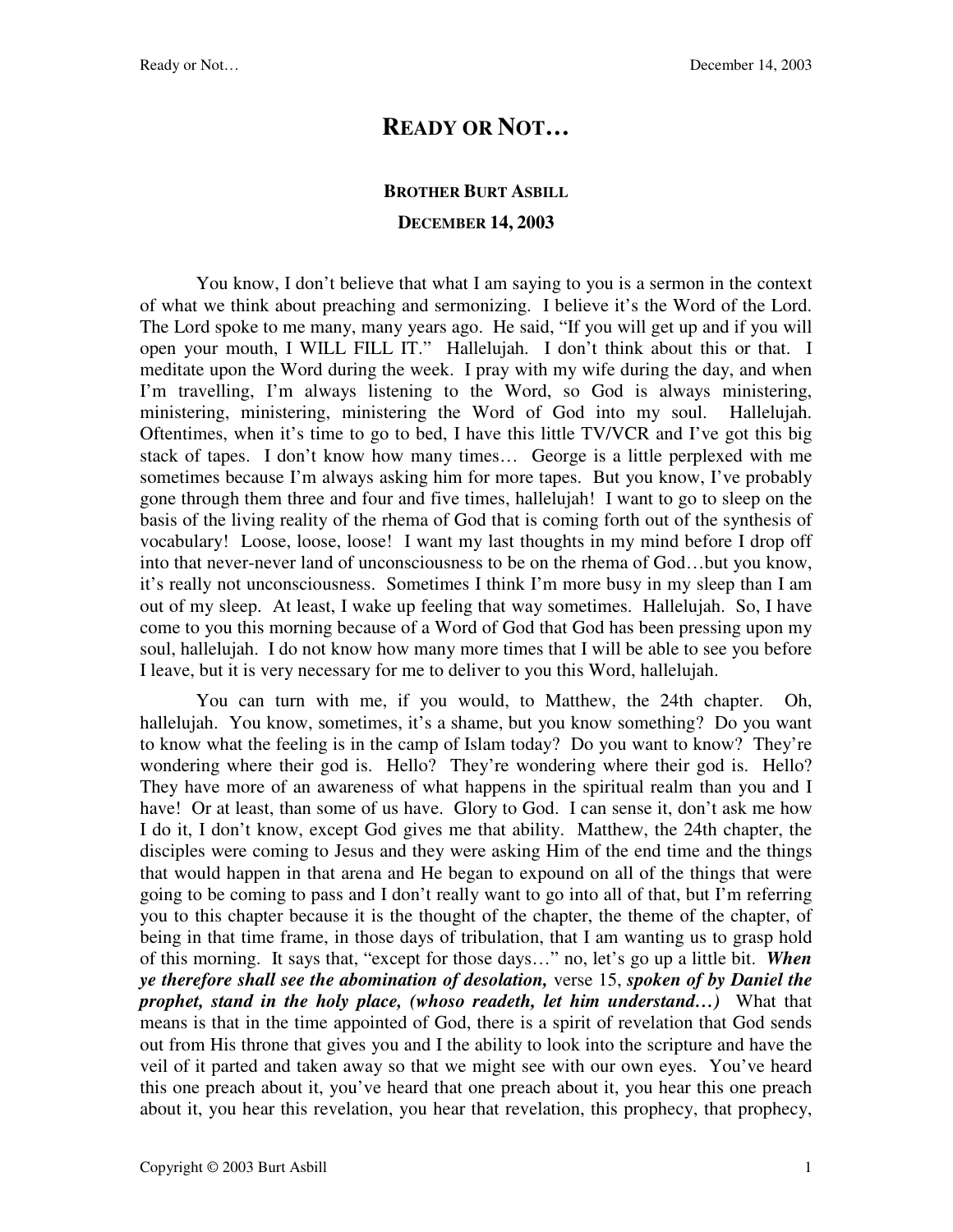but all of that is external. God wants for you and I to have something of an internal reality that WE ARE LIVING IN THE LAST DAYS!! Because only a few are convinced about it. You will begin to do something about your situation. I cannot do for you in your situation what you must do for yourself in your situation! I can talk to you, I can tell you, I can coerce you, I can force you, but I cannot do for you what needs to be done with regard to your soul unless you submit your soul before God on the altar! All of us have to come before God, presenting our bodies, as what? Living sacrifices, holy and acceptable, not something that's tainted and stained and tarnished because of some aspect of our diabolical humanity. Somehow we have brought a division between human humanity and devil and it's a wrong division. There is no separation. There is no separation. Antichrist is coming out of the midst of humanity and the abomination that maketh desolate is not just an individual entity or a human being that Satan comes into with the fullness of his power, but it's a nature, it's a corporate nature that is within you and I and every one of us has the ability to submit our minds and our mouths to Antichrist. Every time we move contrary to grace and righteousness with regard to the salvation of God, Antichrist is exhibiting itself and displaying itself in a form and it's rising up to make desolate your soul. God has not called us to be an abomination of desolation in the Holy Place. *Then let them which be in Judaea flee…* let him that is in Judaea… Judaea is a type of the called-out church. If you were to turn over into Revelation 11, that called-out church, you see the story of the called-out there, as that woman is adorned with the sun and she's standing upon a moon, and she's pregnant with a child, hallelujah, that is the position of our calling and election. That is the position and the place of God's desire for you and I. *16 Then let them which be in Judaea flee into the mountains: 17 Let him which is on the housetop not come down to take any thing out of his house: 18 Neither let him which is in the field return back to take his clothes. 19 And woe unto them that are with child, and to them that give suck in those days!*  20But pray ye... It says pray. You and I in all of this aspect of tribulation and desolation, what are we supposed to do? The running is not with your feet - running is with your knees. *But they that wait upon the LORD shall renew their strength; they shall mount up with wings as eagles*… what else shall they do? *They shall RUN, AND NOT BE WEARY; and they shall walk, and not faint* (Isaiah 40:31). Walk and walk and run and run and run, and walk and walk and walk, and run and run and run! Hallelujah! There's no position, there's no place in that scripture that gives something of a finality of their stopping walking or running, until Jesus comes! Hallelujah. Hallelujah. It says pray we could just stop right there and go down to our knees and begin to require of the Lord. You know something? We are such a passive, wimpy, miserable people. The devil comes into our situation and he begins to tribulate us and trouble us and all of a sudden, out of our mouths comes, "Oh poor me, oh woe is me, oh this and that and that and this, oh my," way down in the dumps, down in the mullygrubs, this big cloud hanging over our heads everywhere we go. My scripture says, "Ask of me and I will…" do what for you? "I will give unto to thee the heathen…" for what? *YOUR INHERITANCE!!* (Psalm 2)Boy, glue on your seats, right? You must not be tribulated, you must not be in that place of bondage! I must be preaching to the wrong crowd. God must have made a mistake today. He says, pray, get up into the mountains, woe unto them, it says woe unto them that give suck…that's not talking about natural childbearing! Get your minds elevated, get yourself up in the Spirit! Begin to visualize what God is talking about! It's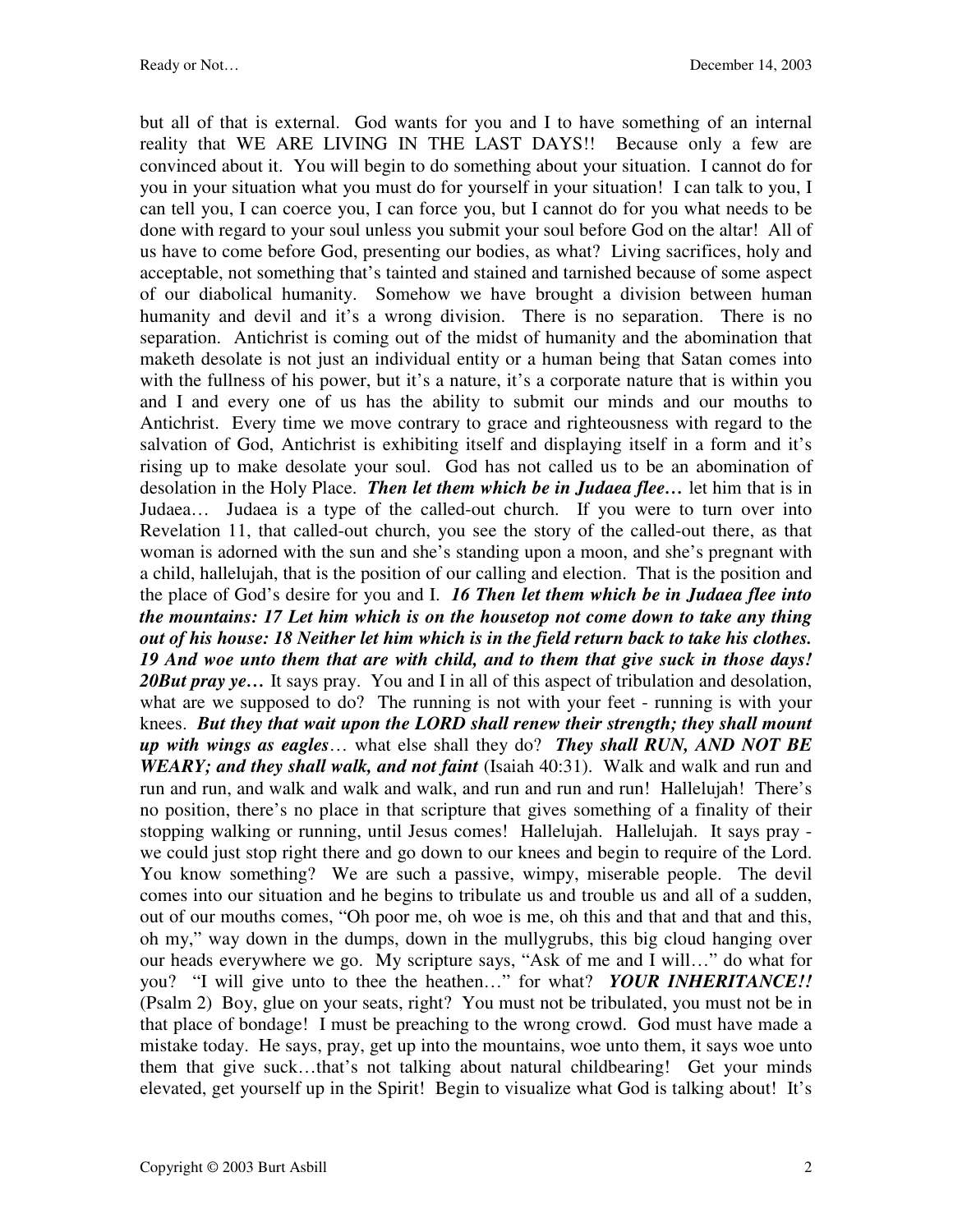talking about all of those things that are attached to you like leeches!! Sucking out of you the life that is within you!! Loose, loose, loose, loose, loose! Hallelujah! We are kingdom people!! That means that we are kings and priests. That means that we are in a position of authority, if we can ever get ourselves up out of the grave!! Resurrection! We're waiting for resurrection. We're waiting, and Jesus said, "I AM, I AM!!" Mary... we have that attitude of Mary who said, "I know, Lord, in the last day, I know, oh Lord, in the last day, in the last day, Lord, You're going to raise him up again, but my, couldn't You have been here?" (John 11) What did He say? He said, "Mary, I AM, I AM before, I AM now, and I always will be. I AM that I AM!" Loose loose, loose, loose, loose! Just because the devil is in your situation, flexing his muscles and doing all the destruction that he can possibly do, doesn't take or diminish the glory of God that He says will rise upon you. It's that we believe a lie. "Oh, it's good for food. It's pleasant to look at. Oh, and it's going to give me something of a strength and a position of preeminence!" All it brought was death and desolation! Hallelujah!

*20 But pray ye that your flight be not in the winter, neither on the sabbath day…* Oh, boy. I'm not going to go into that one. *21 For then shall be great tribulation, such as was not since the beginning of the world to this time, no, nor ever shall be. 22 And except those days should be shortened, there should no flesh be saved: but for the elect's sake those days shall be shortened.* Hallelujah.

Turn with me over into Hebrews the 12th chapter. Hallelujah. Verse 18*, for ye are not come*, oh, let's go up a little bit. Let's go up to verse 11. *Now no chastening for the present seemeth to be joyous, but grievous...* How many of you can testify to the reality of that statement? Well, I think all of us could raise our hand on the grievous part, but I don't know how many of us are willing to raise our hands or have had the experience of the joyous part. Praise the Lord. Hallelujah. Well, the fact of the matter is, that's what the Word says. Hallelujah. *Nevertheless afterward it yieldeth the peaceable fruit of righteousness unto them which are exercised thereby.* It means that in the midst of the chastisement there is something of an attitude, there's something of a reaction, there's something of a demonstration that is being expected of you, and unless you respond in that manner, you don't have the wherewithal or the blessing of what the Word says. It says if you respond, this is Burt's paraphrasing, Burt's translation, hallelujah, if you respond, then you will yield the peaceable fruit of righteousness. Paul said it differently. He said, "Brethren, bodily exercise profiteth little, but the exercising of your faith, the exercising of those aspects or those principles of righteousness…" (1 Timothy 4:8). I'm going to put it into the nitty-gritty terms. All right. Righteousness is, "Yes, Lord." Unrighteousness is, "No, Lord." You get put into a situation, you get put into a circumstance… let's say that someone wants to tempt you to be angry. You want to be righteous, so you say, "No. Lord! No. Lord! No. Lord! I'd rather die, Lord, than be angry!" You get into a situation of depression... Why don't we begin to understand the reality of the eternity that is in front of us? If any of us could understand or could see through the veil, and we have been given the power to look beyond the veil, we would not be depressed! Sickness... oh, my. I don't like to be sick. I don't like to be sick and it seems like sometimes, most of the time, well… maybe not most of the time, but some of the time, men, when they're sick, they get like babies. Fussy, crabby, cantankerous, you never can do enough for them, you know. "WOMAN! Can't you see I'm sick??! Don't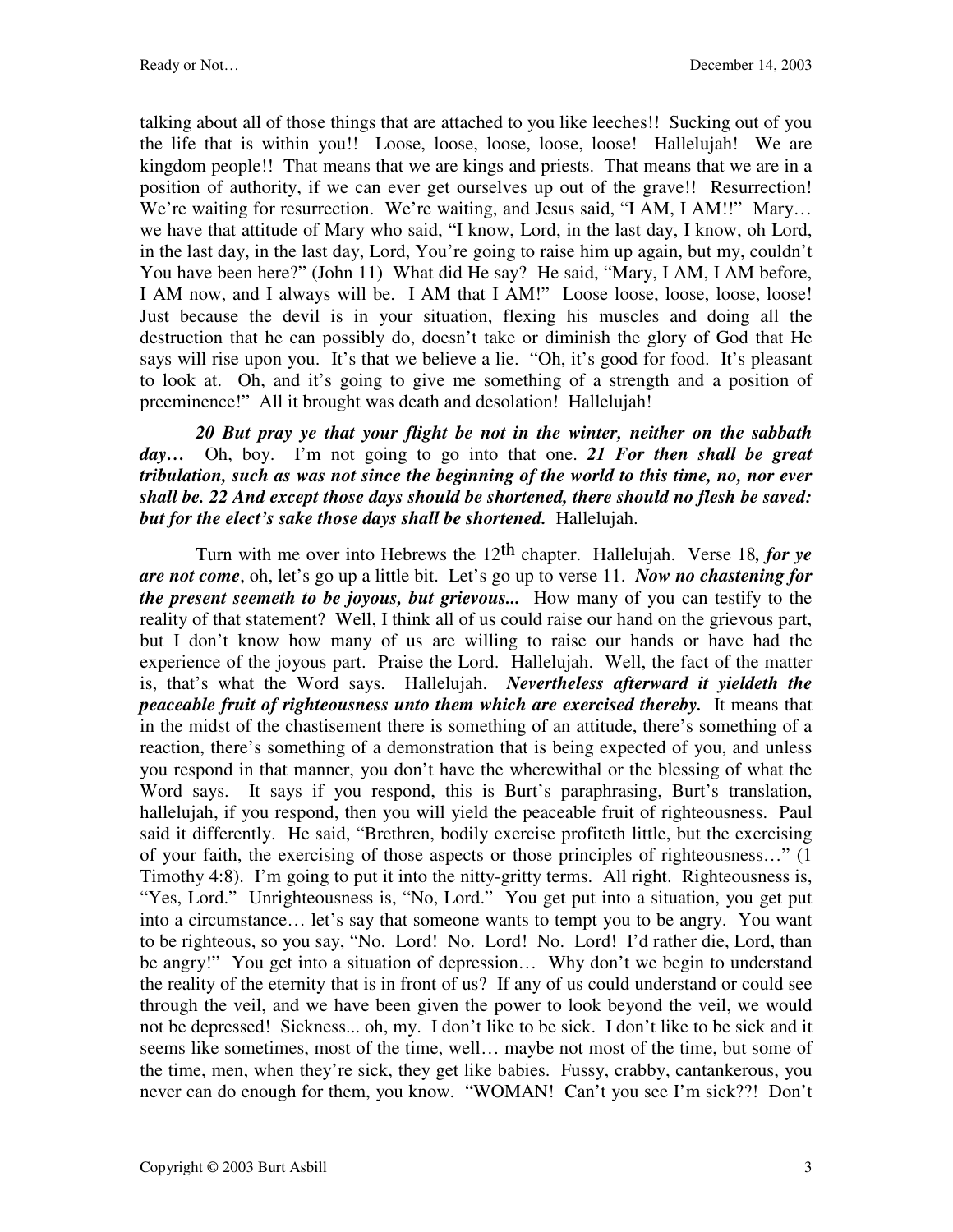bother me!" or if not that, then, "SERVE ME, serve me, serve me!" And when the women get sick, we say, "Toughen up. Toughen up, lady. Stop wimping out, lady. Get up, lady. Well, the joy of the Lord is YOUR strength. Come on." Of course, nobody has that type of situation, right? Right. I know that really very well. Hallelujah. But if we have that... we should be like unto Job, watching the worm eat his body. This is after he lost his children, after he lost every possession, after his friends came and began to cut him up into sushi for the worms to carry away. Come on. Come on. He says*,* "Worms, worms, though you eat my flesh…" (Job 19:26). I think that something in his soul was looking beyond the "temporalness" of his flesh. "Worms, though you eat my flesh, eat my flesh, that flesh, I am going to stand, hallelujah, I am going to stand before God…" and you know, he didn't have the New Testament to encourage him in the resurrection. He must have had a revelation of Jesus Christ!!

 We can turn to the back of the Book. We can understand that when He rose from the dead, the rocks rent! (Matthew 27:51) It says He gave a loud shout. It wasn't a shout, "Oooooooh, my goodness." It was a shout, I believe, of victory!!! Hallelujah!! "We have prevailed!! I have prevailed!!" And as He released the Spirit of God from Him, rocks exploded! You talk about nuclear reaction! You talk about molecules running into molecules and rocks rending and dust flying and out of those graves came…. You know, I believe old Joshua was there. I believe Joseph was there. You know, Joseph had a revelation, do you know that? He said, "Don't leave my bones in Egypt. Don't leave my bones in Egypt!! Don't leave my bones in Egypt!!! DON'T LEAVE MY BONES IN EGYPT!!! I want to be in Jerusalem, because I'm looking down the road, I'm looking down the road of eternity and I'm seeing a resurrection and I want to be in place for it!!" Loose! Loose! Loose! "I want to be ready, I want to be waiting," hallelujah, and I can just see him now, jumping up out of that grave, my goodness! Hallelujah. It probably would have… I don't know how he came out of that grave, but I've got an imagination. I think it's a spiritual imagination. I can see this old skeleton popping up out of the dirt, "foom," out of the dirt, and then out of the cosmos, flesh, "poom, poom, poom, poom, poom," all over him. Can these dry bones live? CAN THESE DRY BONES LIVE? Word of God. He said, "Prophesy, oh son of man, over these dry bones and say, 'LIVE!'" (Ezekiel 37:4) These dry bone live! Loose! Loose! Loose! Loose! Loose! Loose! My God! Hallelujah. Then he begins to prophesy over the sinew. I can see Joseph, hallelujah, standing there in his old bones rattling, rattling, rattling, rattling, and all of his blood and flesh begins to come! Sinew upon sinew, muscle upon muscle, hallelujah, and then the overcovering of skin and he's lying there like this and all of a sudden the breath of God, "poof!" "I'M ALIVE!! I was dead, I'M ALIVE!!" You know something? I don't believe he kind of calmly said, "Boy, that was an interesting experience. That's an interesting experience. Boy, that was pretty neat. That was cool." Huh? And then he walked farther down the road, minding his own business. It says they went in to the city. They went in to the city and they showed themselves to the saints. Oh my goodness, they were excited this new body. They were excited about their experience. They said, "Touch me! I'm Joseph! Touch me! Touch me! Touch me! I'm flesh and blood! I'm alive forevermore!!!!!! I'm alive!! I'm alive! I have overcome every familiar devil! I'm flesh, feel me! Feel me, feel me, I'm flesh, I'm flesh and bone, feel me!!" The living God, life flowing, life flowing, life flowing!!!!! Loose 'em, loose, 'em, loose, 'em! Life, life, life flowing in the body, life flowing in their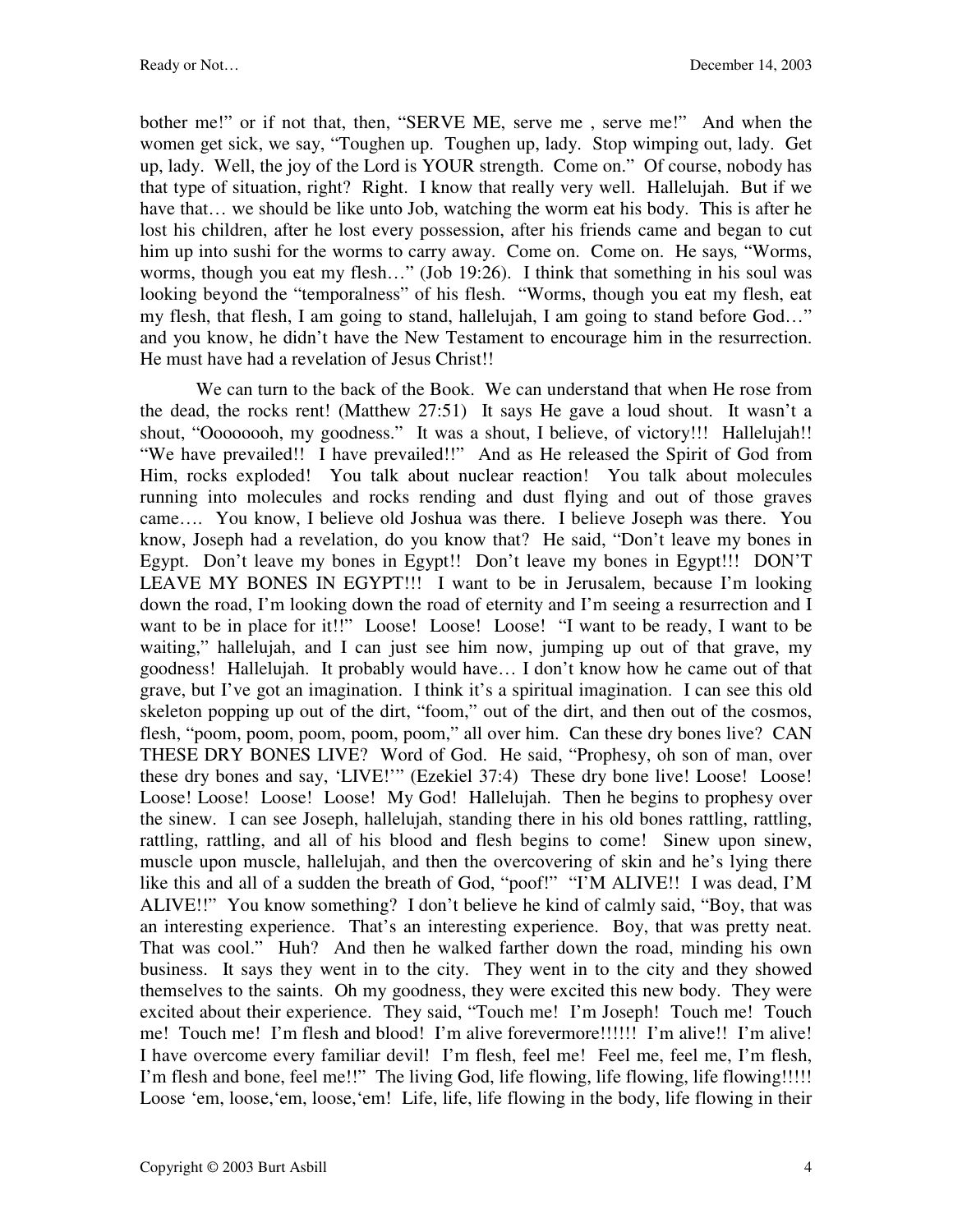being. Resurrection life, hallelujah, moving in their being, hallelujah! Glory to God, glory to God, glory to God!! Hallelujah. They showed themselves to the saints. There was a demonstration.

 Glory to God. You know what? That was just a preview. You know, you're watching TV and they get these little flashes, little clips coming on. They want to excite you. They show you all the good parts. If you're lusting for battle, they get this guy out there and he's swinging his sword and he's killing people and he… something in you just begins to say, 'Oh my, I gotta see that movie, I gotta get into that movie!" If you're one of these space tech freaks, you know, and you see all of these things going there, there, there and everywhere, "Oh, I gotta get into that movie, I gotta see that thing!" Here God is giving us a preview of the resurrection of life that is coming to His people, to His body!!!! And we read it, "Oh, and they showed themselves to the saints. (sigh) Oh, praise God. (like, isn't that nice.)" Each of us has our grave. Each of us has our own stone. My stone and your stone is our humanness. Its my rock. What's that word? No rocks going to take my place? Huh? You have to wrestle for that contention. You have to wrestle for that position. You have to wrestle against the rockiness of your soul. You've got to wrestle, not against THE rock, but the rock of your humanity! The song that says, "Give Him all the liberty to roll the stone away," let me tell you something - the songwriter wasn't talking about the last days and down six foot in the grave when they laid some sort of dirt on me and put up a tombstone on me saying, "May he rest in peace." If I die before I achieve… you know what? You can go out in the cemetery and watch my grave. It's going to be going, "Poom, poomf, poomf," because I don't belong there!!! I don't belong there! You don't belong there!

We are called as kings and priests! There is a door that is being opened in the heavenlies, do you hear me, that is being opened for those that are willing to lay down their lives! We're not going through this door without going through the golden altar. Hallelujah.

Hebrews 12*. 12 Wherefore lift up the hands which hang down, and the feeble knees; 13 And make straight,* make straight, you, you, you, you, you, you, make straight. YOU have the responsibility. Turn with me over into John 1. Hallelujah. Verse 9, He was the true Light, which lighteth every man that cometh into the world. Talking about Yeshua, the living reality, the rhema of the logos. *10 He was in the world, and the world was made by him, and the world knew him not.* Now, he's not talking about the stones and the trees, you know. They had the revelation. The beasts had the revelation. Do you know that the donkey had the revelation, the colt? Have you ever thought about how it was that He rode upon a colt that had never been ridden? That means that it had never been broken. You just don't get on a mule that hasn't been broken in, not unless the mule knows something that you don't. It says the mule knew that He was Christ – some of us aren't as smart as mules! The mule knew He was God and submitted his wild nature…hallelujah!

I just got a revelation!! I just got a revelation!! You know, I've been wondering, "God, it says in the last days…" I'm going to share with you my little revelation. It says in the last days God is going to send out an invitation to His people, His elect, His nobles, He's going to send them out and they're all going make excuses (Matthew 22). And He says, "Well, go out in the highways and the by-ways and we're going to go out and get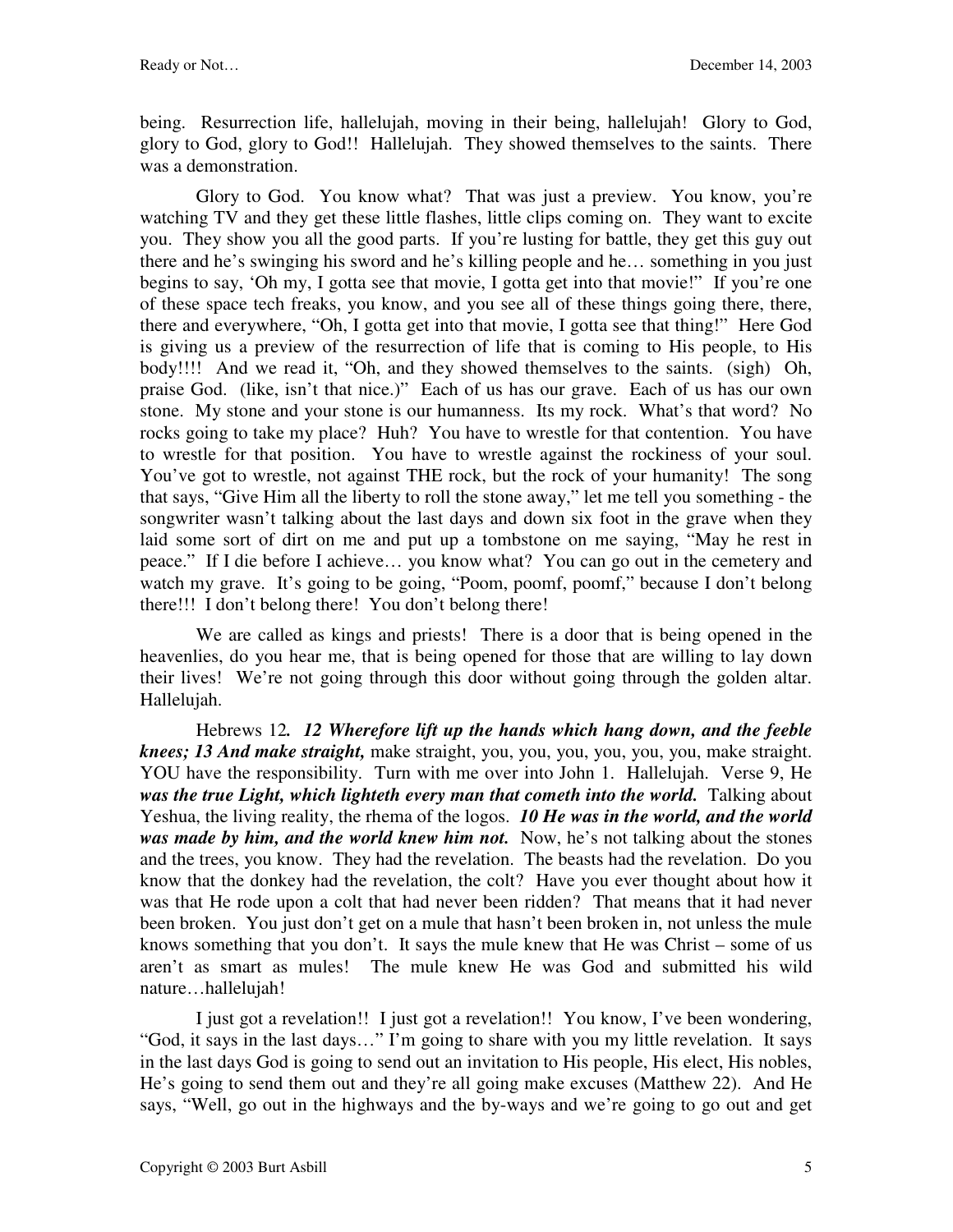the halt, the lame, the blind, and we'll bring them in because My table is going to be full!" You want to know something? I said, "God, how are You going to do that? Because you're talking about people, you're talking about nature, you're talking about the revealed Word of God. Some people have had 25, 30, 40, 50 years of walking in your grace. You're talking about the amount of time of maybe two, three or four years. How in the world will this ever happen?" He just told me!!! They're going to recognize, and they're going to submit their brute, beasty natures, their stubbornness, to the hand of the Master that He might ride upon them into Jerusalem!! Glory! Glory! I guess it's not so bad if someone calls me a jackass, is it? That means I've still got hope. I'm not being frivolous, either. Did you know that the jackass was unredeemable? Did you know that? You either had to break his neck or you had to offer a substitute sacrifice for him if you wanted to keep him. And you had to offer what? Without spot, without wrinkle, without blemish, and it's so indicative of our inherent nature. Hallelujah. It's indicative of Satan. We're all just donkeys. Hallelujah.

Where was I? John 1. *He was in the world, and the world was made by him,* thank you, Jesus, *and the world knew him not.* Somebody make a notation there in your Bible of the scripture that refers to the last supper and the calling and the bidding, and then make a notation of the Word with regard to the jackass. Hallelujah. *…and the world knew him not. 11 He came unto his own, and his own received him not.* Come on, brethren. We are not talking about an historical event. First of all, this is all in context with the coming of God, Yeshua, with the last days. Did you know that Jesus is coming to us? He's coming to us even as He came to the house of Israel, and it says He's coming unto His and His own received Him not. I want to pray, "God, if You search my heart, try me in every way, see if there be anything that would resist Your coming, that would resist Your coming!" Hallelujah. *11 He came unto his own, and his own received him not. 12 But as many as received him…* This is in context with what I was reading to you in Hebrews of making straight paths for your feet. This is the scripture here: *but as many as received Him, to them gave he power to become***…** The Greek word means 'the authority' to be the sons of God, even to them that believed on His name.

Now, let's go back over into Hebrews. *12 Wherefore lift up the hands which hang down, and the feeble knees; 13 And make straight paths for your feet, lest that which is lame be turned out of the way; but let it rather be healed.* It is not necessarily just talking about your own set of circumstances. It means that no man is an island and that whatever you do has an effect on someone else. You have the power to divert someone who is not of your vitality and strength but in a place of lameness.

All right. I'm going to stop right there and I'm going to go in a little bit different direction. Well, it's really not a different direction. One of the things that I have had before the Lord for a number of years was conference times. I use that word plurally because we've had many conferences. Over the years, because of trials, tribulation and doctrine, many have left, turned, gone aside, gone to other things, other doctrines, or maybe they were following that doctrine all along, I don't know. Some have fallen back into sin, and so one of my questions before the Lord was, "God, what is the point? Because every time we gather we get smaller and smaller." Everybody has an excuse not to go. I've found out it really doesn't make a difference, when He answered me, it really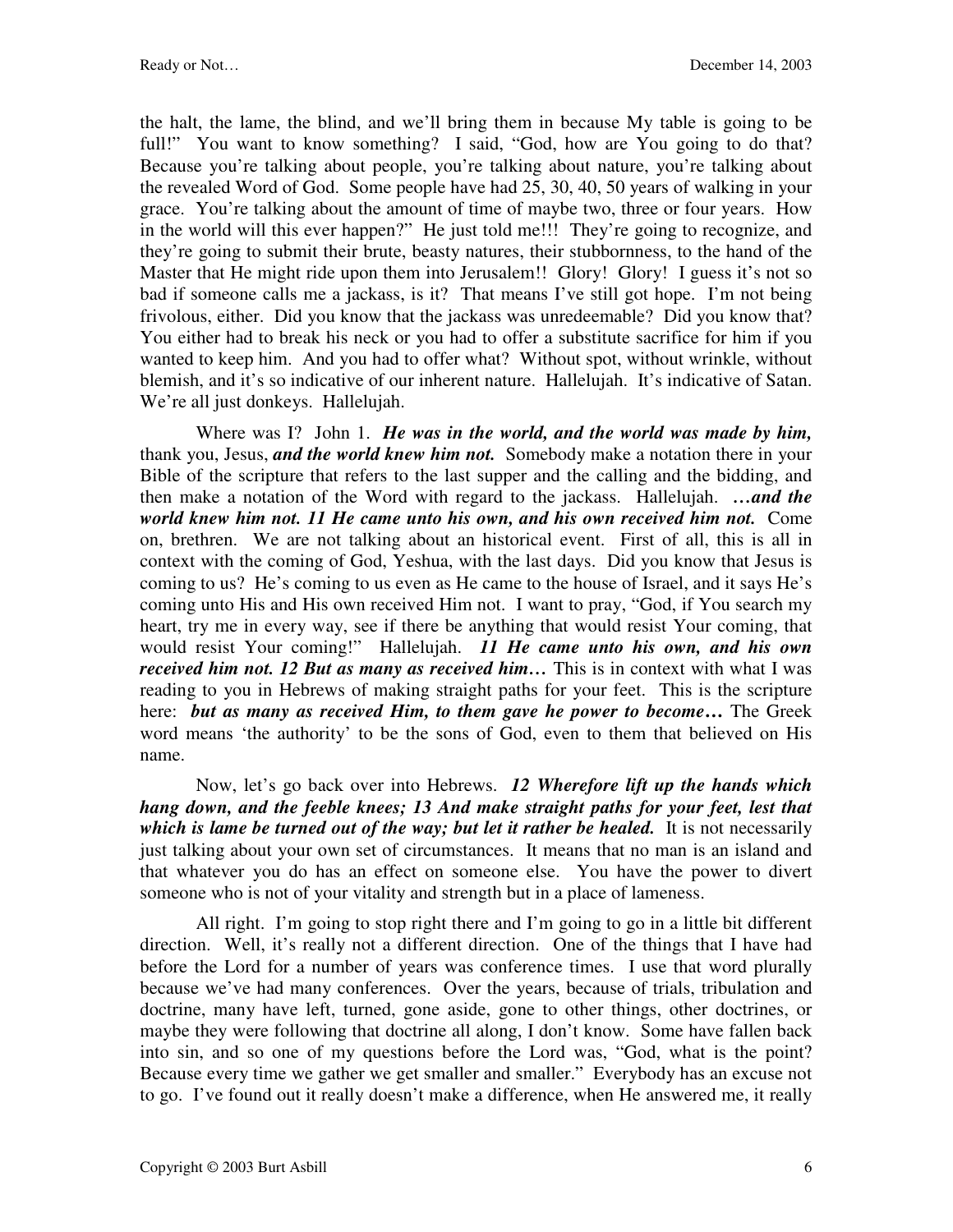doesn't make a difference whether you're there or not. If you have chosen to take hold of the Word, it would be to your benefit if you were there, but I'm not so much sure if it's detrimental if you're NOT. But being as I am doing some relating to you as to the significance of it all, it seems to me that there is an opportunity for you also to take advantage of what God is saying. So I said to God, "What is the point?" I said, "We're not getting any stronger, it seems. It doesn't really seem like, in the natural realm, that we're growing, Father. In fact, we're losing. We're shrinking." The case of the shrinking man. I said, "What is the point?" He said to me, "Well, Burt, the point is," and He was kind of talking to me like He was talking to somebody who was really very slow, "The point is, whether anybody is there or not, there is a level of a Word that is on a higher plane that I loose in the midst of the corporate environment. Whether there are people there or not, that Word is loosed and all of the things that pertain to that realm are loosed with it." Now, in Him telling that to me, I was somewhat convicted, and I believe it was the Spirit of God, because He began to talk to me about the lack of the ministry and the falling short that it has done with regard to the Word. Many times we go to a conference, we hear a Word, and our attitude is, "Oh praise God." Gordon works very hard putting those tapes in order and sending them out to people. I don't know, I could probably count on both hands the number of people that really listen to all of the tapes. That is one of the things that God has held us accountable for, because it's like the seed being dispersed and allowed just to drop without care or concern or cultivation. Hallelujah. I'm not going to go that direction, but there has been a Word, a level, an escalation of things that have been loosed in the Spirit. Hallelujah. We have been told that September 11 marked a particular timeframe in the timing of God. I think it was the opening, I believe, of the sixth seal. That is the revelation that is being ministered to us. Well, that means that all those things that are pertinent to the sixth seal are things that you and I, as the church, are going to have to confront. One of the things that was spoken in that timeframe was the loosening of the spirits that were bound in the Euphrates. Now, you're going to have to help me. There were four spirits: murder, fornication, sorcery and death. Those four spirits. Now, we've always had murder. We've always had fornication. We've always had thievery, and we've always had sorcery. But we've only had it to a certain degree. It's always been restrainable. Hallelujah. It's always been restrainable.

I was watching the news telecast of this man that attacked some policemen. How many of you saw that clip? They began to beat the man, and what I saw was not men beating a man. I saw spirits jump off of the man and onto the police, because in that realm of "policeman," and in that arena or environment, there is a spirit of violence. They are taught, not how to restrain you in a peaceful, quiet manner but they are taught how to bring you into subjection with sticks, with martial arts, with guns. That's how they teach them to restrain you. I'll go one step further. It is as though they are overshadowed with a spirit of death. It has been the strength of the church that has restrained the spirit of violence that is in the municipality… what would be another word for police and army and all of that? It's more than just law enforcement. It's a militant type of attitude, a militant type of spirit. It's a spirit of murder. It's a spirit of death. You can go into any third-world country where the church is not prominent… when the communists ruled, murder was one of their weapons. Just ask this sister (Pavlina Davis) over here. She'll tell you what the experience was like. Go into Africa. Hallelujah. Go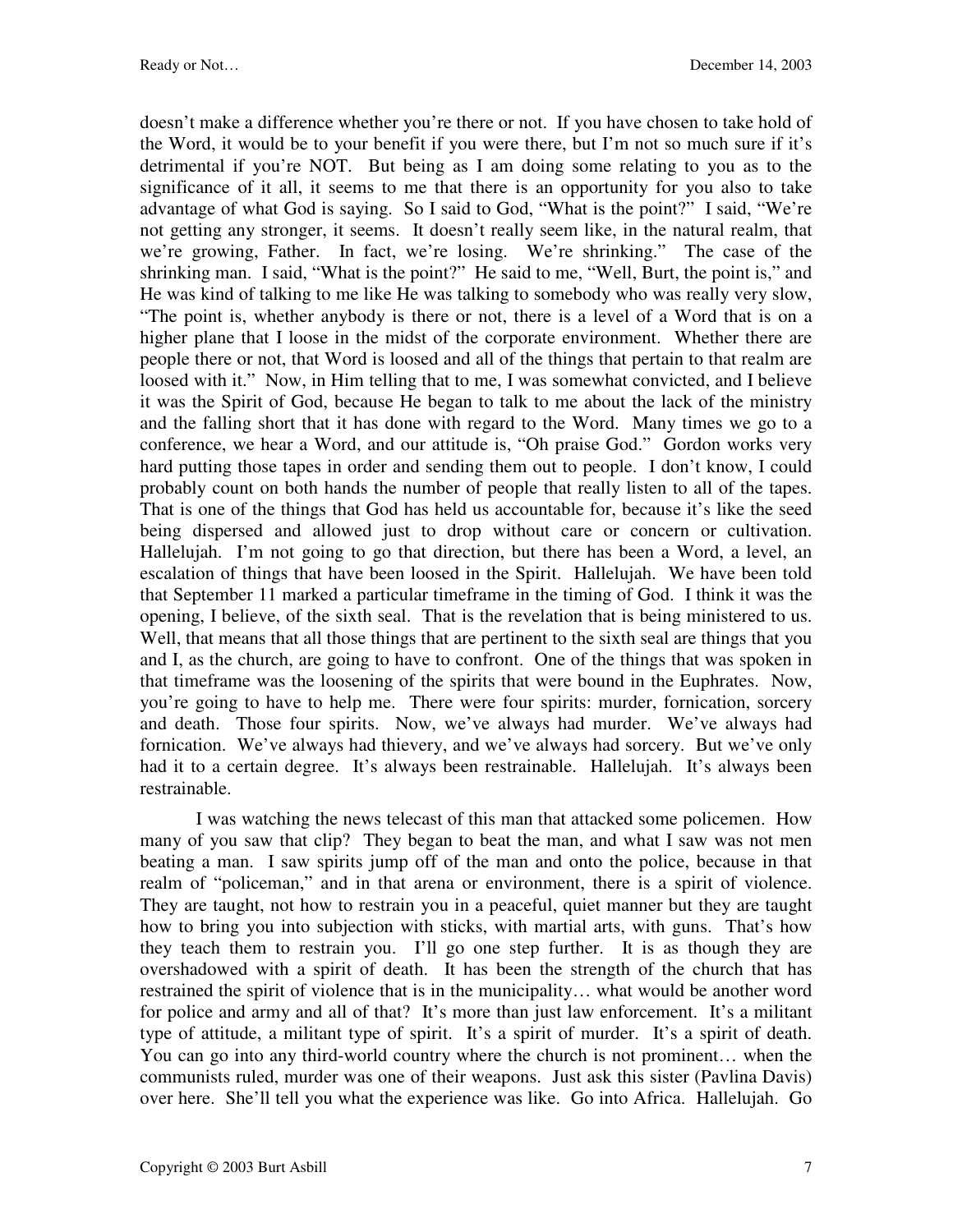into Kenya. Hallelujah. They tapped on the window of the car that I was riding in and told me, "White man, you go home!" They weren't just warning me! It was murder, it was death and desolation and violence that was speaking to me! Hallelujah. So there is an escalation in that arena.

I don't know, I try to watch the news sometimes and everything is sensual, everything is sexual, everything is…I go into my email, right? I go into my email, and they've got all these skimpily, scantily dressed people. I said, "I don't want this stuff on my screen! What do you mean, 'Welcome'? I don't want this stuff on my screen! I don't want this stuff on my screen! If you can't take it off of my screen, I'm taking YOU off my screen!" Hallelujah! We have been inundated with nudity. We are being desensitized. Clothes that people wear – "Oh, here he goes again," – clothes that people wear to accentuate their bodies, I'm telling you, you could dress like that at one time or another, but there is something going on, there is a spirit, there is a spirit! You know that young lady that was abducted out of the mall parking lot? There is going to be an escalation of these things and the police are going to be frustrated because they can't stop it, and they're going to become violent about it, because their frustration is going to start coming out in anger! Hallelujah. This is why there is an admonition to us, the church, in this present time, to begin to make straight the paths of our feet. *Follow peace with all men,* Hebrews 12:14, *and holiness, without which no man shall see the Lord.*  HOLINESS SHOULD BE AN OBJECTIVE.

I was listening to the news on the radio and they were interviewing a man in Bethlehem. He was saying that the Holy Land is no longer holy unless you're referring to the holes that have been made by the bombs. Hallelujah. So we're not talking about holes in the ground. We're talking about a nature, we're talking about the viable visible actuality of someone looking at you and being able to see the reality of God. It says that is the only way that you and I will ever be in any position of peace with anybody. What does the scripture say? If a man's ways please the Lord, what? Even his enemies, even his ENEMIES will be at peace with him (Proverbs 16:7). Hallelujah.

All right. I want to jump over here to verse 23. I read those verses and whipped through them so you could get some idea of the concept. *To the general assembly and church of the firstborn, which are written in heaven, and to God the Judge of all, and to the spirits of just men made perfect, 24 And to Jesus the mediator of the new covenant, and to the blood of sprinkling, that speaketh better things than that of Abel. 25 See that ye refuse not him that speaketh. For if they escaped not who refused him that spake on earth, much more shall not we escape, if we turn away from him that speaketh from heaven.* See that you refuse Him not. *26 Whose voice then shook the earth: but now he hath promised, saying, Yet once more I shake not the earth only, but also heaven.* Brethren, I believe that there is a tremendous, tremendous shaking going on. For some it's going to be an earthquake. For others it's going to be resurrection. It depends on which side of the grave you are at. It depends on which side of the stone that you're at. If you're out here pursuing your own thing, doing your own thing, trying to preserve your own thing, doing it with your own strength, your own vitality, your own understanding, your own intellect, your own emotions, in your own way, in your own time, it's going to be an earthquake!! Hallelujah. But if you're on the other side of the stone, sealed up with Christ in that place of separation, in the darkness of His womb,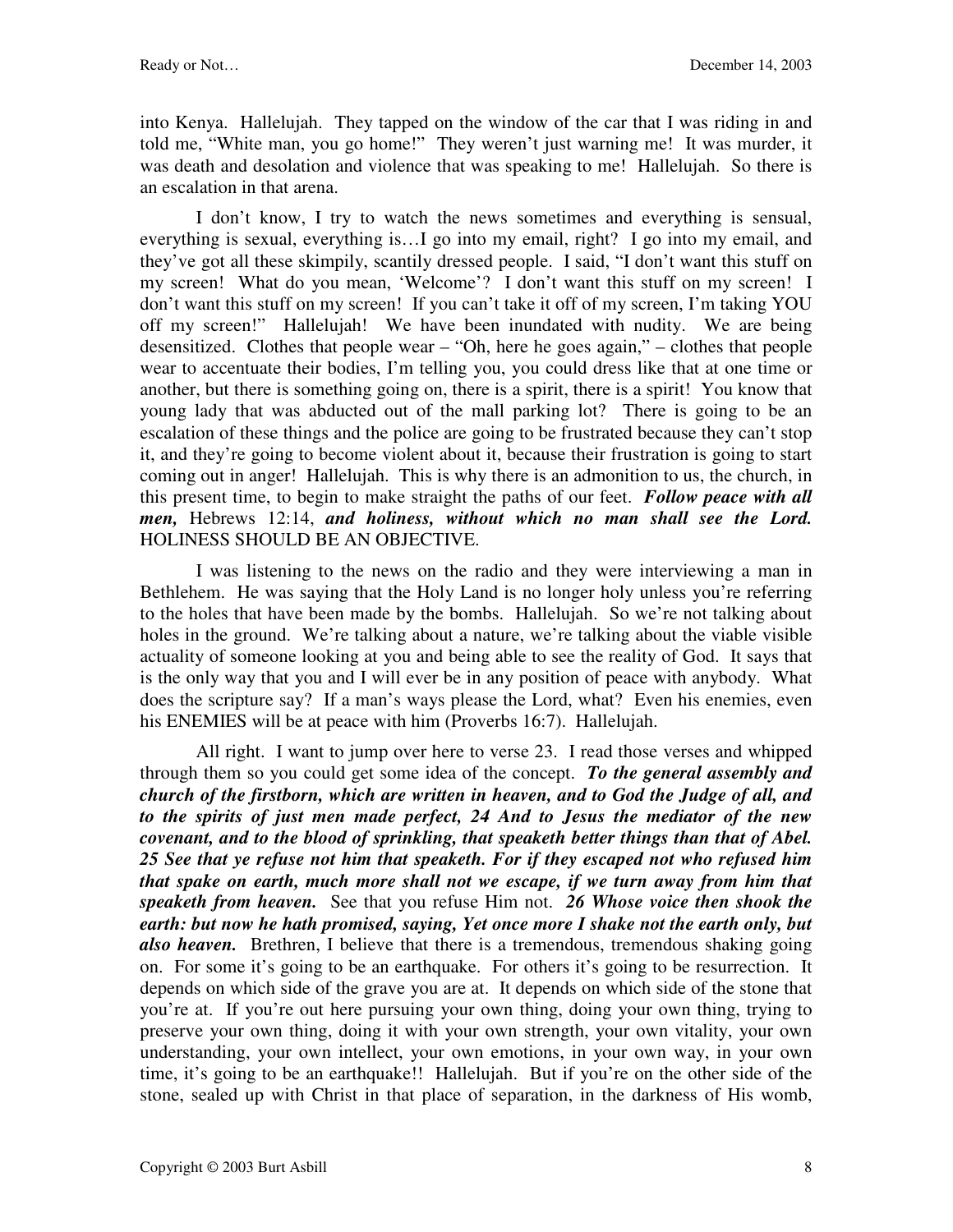when that shaking and rattling begins it's not going to be an earthquake. It's going to be resurrection. Hallelujah.

We are living in an hour of time that the power of God is being breathed into the valley of dry bones. There is a word of prophecy that is coming forth over those dry bones that is commanding the wind (Ezekiel 37)… if I'm not mistaken, in that story, did not the wind come from the four corners? It did? Well, thank you, Lord. I guess I was hearing Him right. It says the winds began to come, where? The four corners. Well, that just kind of triggers another verse for me. I want you to go over into Revelation, the seventh chapter. *1 And after these things I saw four angels standing on the four corners of the earth, holding the four winds of the earth, that the wind should not blow on the earth, nor on the sea, nor on any tree.* Put your little marker there, and turn with me to John so that you can get a scriptural perspective of what he's talking about. John 3, *8 The wind bloweth where it listeth, and thou hearest the sound thereof, but canst not tell whence it cometh, and whither it goeth: so is every one that is born of the Spirit.*  Hallelujah!!

I'll tell you the vision I'm getting. I see these four spirits, and they're standing, as it were, on the four corners of the earth. God is down there in the mud, and He's shaping a form, hallelujah, shaping a form, shaping a form, and it looks much like the form of a human being. He then releases the wind. As the wind begins to move across the land, and begins to come together, there's a shaking, there's a rattling, there's a rending and a tearing, but also in the midst of the rending and the tearing, there's life that comes into the clay and it looses itself from the earth! Hallelujah. So in the aspect of what God does in a negative way there is a positive reaction! Are you following? It says, "Hold it back, let it not hurt the trees," but there is a stamping going on, there is a sealing going on, there's something being created in the midst of God's business, and the wind that will hurt the earth and the sea and the trees is also the wind that is going to bring life into them that are sealed! Come on!! Maybe you're happy with your set of circumstances. Hallelujah.

All right. Turn with me back over here to Hebrews. He says, verse 26, *Whose voice then shook the earth: but now he hath promised, saying, Yet once more I shake not the earth only, but also heaven. 27 And this word, Yet once more, signifieth the removing of those things that are shaken, as of things that are made, that those things which cannot be shaken may remain.* There are some things that are going to be unshakable, do you hear me? There are also going to be some things that are going to be shaken. Hallelujah. Melissa, your situation is being shook. But in the midst of your shaking, as you have discovered in times past, and in tribulation and trouble that has come to your set of circumstances, though the shaking was going on and there were things falling down around you and those things of destruction happening, yet in the midst of all of that shaking there was something that was unshakable!!! And we have the walking, talking, viable proof in the revelation of life!! Loose loose, loose, loose, loose!! Life, life!! Hallelujah.

The Word of the Lord came forth in Schuyler (Nebraska) and there was, IS, a situation that is very much dominant in almost every home of the church. It is sometimes a position of rebellion. It is sometimes a position of insensitivity and no compassion, and it has created an environment of resentment, bitterness, confrontation and contention.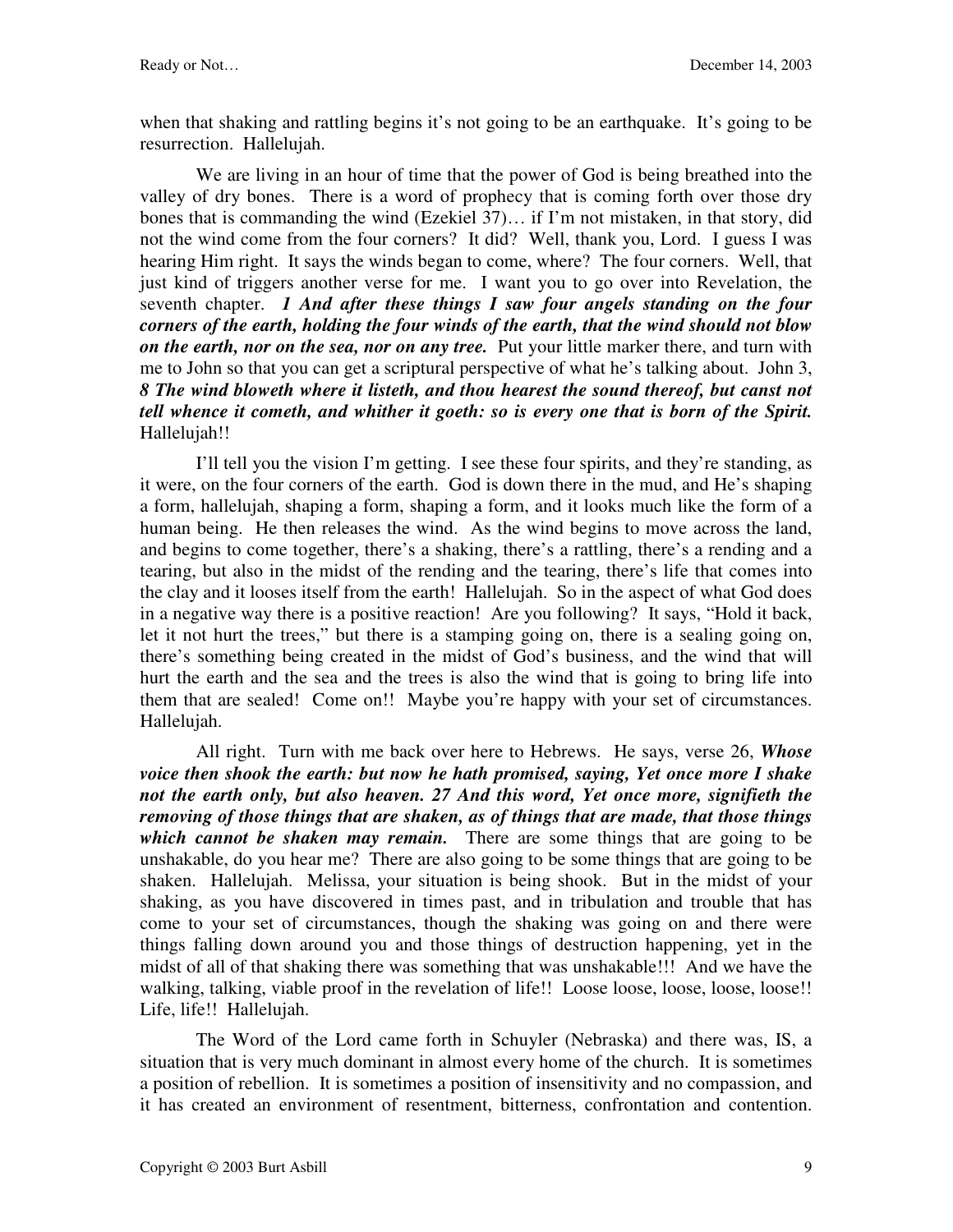There is a striving for preeminence going on in the midst of almost every home that is in the church. Now, the vision I saw when the message was being brought was not particularly pertaining to any one individual in the congregation. What I saw in the Spirit were buzzards. You know what buzzards do? They sense death. They were hovering over homes. I looked out and I saw jackals. You know what jackals are? They're carrion eaters. But the difference between the jackal and the buzzard is that the jackals usually take what's left over from the lions. I saw pools of dirty water, pools of water that were stagnant, that had been sitting. There had been no fresh water coming in to the pool, no fresh water, no freshness of God coming into the pool. Hallelujah. Satan knew all about this. Do you hear me?

I had a vision on the first day of the conference and I was in an office. I was looking in to an office, and in the office there was this man at a desk, and there was a man standing behind him and he was in an "at ease" position. He was in a blue uniform, had a blue beret on and his chest was labeled with all these ribbons. He had a gold braid on his shoulder. You know, sometimes I see these things in great detail; sometimes I don't see them in any detail at all, but this was vivid. He was standing at ease and he was part of this man's force, his elite. He had a beret on and on the beret was this solid gold emblem and I couldn't see was the emblem was. All I knew was that it was gold. He didn't have any brass on him. You know, the army has brass, brass buttons and all of those things. It was all gold and his shoes were just as black and shiny… it reminds me of when I was in military school, many, many, many years ago. Whoever had the shiniest shoes for Sunday inspection would get a prize, they'd get a pass. They would have time to go into town, so we would spend hours shining our shoes. You know, we didn't want any cracks in them, so we had to walk flatfooted, without bending our toes, down to our place in line and stand at attention. That's the way this man was. He was impeccable. He was impeccably dressed, impeccably stationed and he was just looking straight forward. He had no business other than just being there until the Master spoke. Hallelujah.

He was standing there behind the man at the desk who I knew to be the Lord. It's funny – His desk was like an electronic console. Sometimes it looked like beautiful mahogany wood, brightly polished, and all of a sudden it would be transparent and I would kind of strain my neck and look trying to see what it was because you could see different things going on, different activities, much like a camera that was in many different places showing many different things. There was a chair that was sitting right up before Him and I knew, in the vision, He was waiting for somebody to come. He had an appointment. Who do you think walked through the door? Satan walked in the door. Now, I have seen Satan on two or three different occasions. He's always been selfassured. He's always been dressed the same way. He's got these really expensive suits on, he's got these expensive shoes, he's got a nice suntan like he spends all of his time down in Florida. Maybe he has, if you've ever gone to Florida. I guess he could just as well be over at the Riviera. His hair is always very nicely swept back and it's always got this shine to it. He looks very much like the executive type, always confident, and assured of himself. But this time he wasn't like that at all. He was very uncomfortable. He was always kind of fidgeting a little bit. When he sat down in the chair, he didn't sit as an executive would sit. He kind of slumped down and over to one side and he never would look at the Lord. He looked to the right, looked to the left, looked over His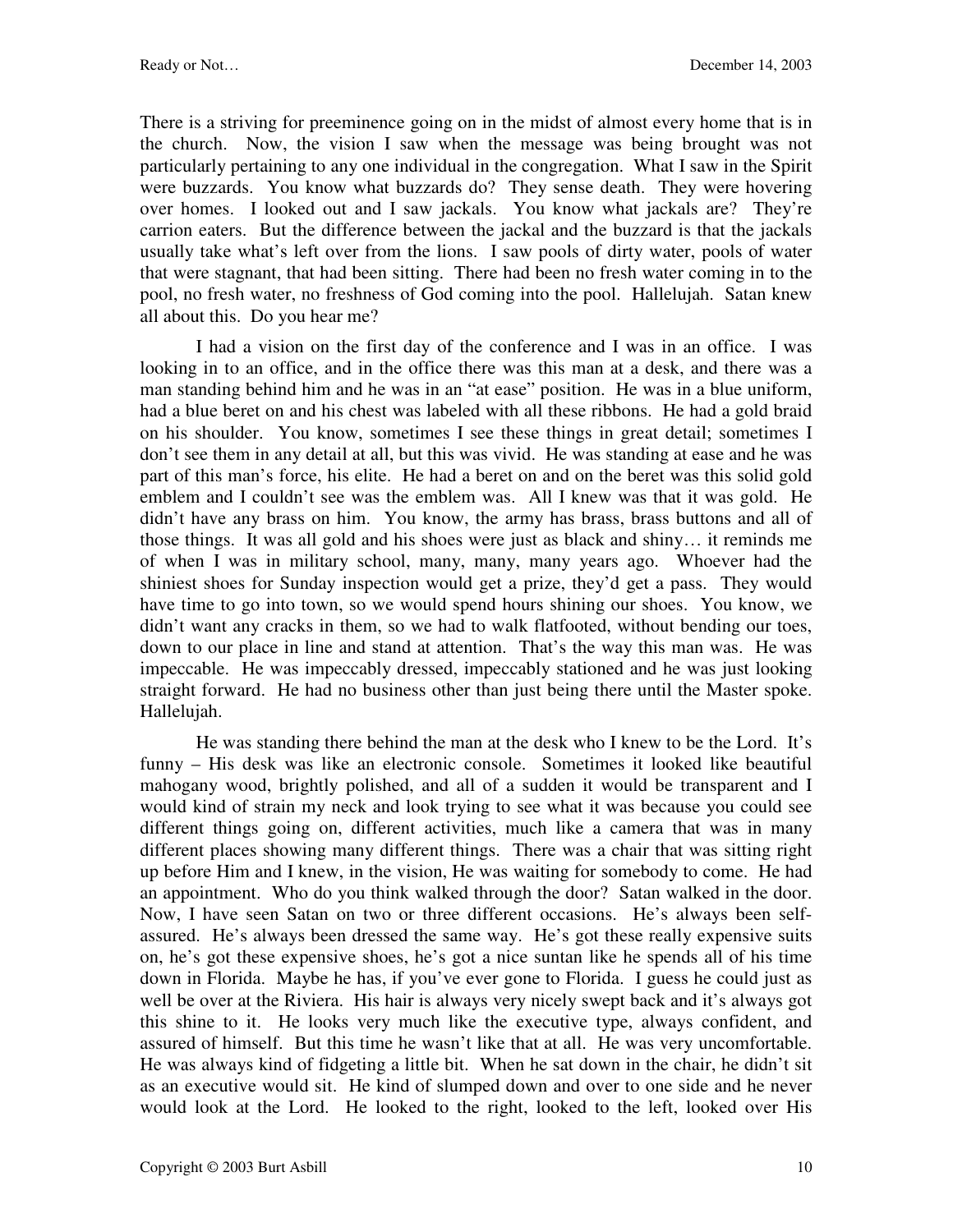head… one time his eyes flicked across this fellow that was standing behind the Lord, and all of a sudden, I saw this hate and contempt, but just for a moment, you understand, and then his gaze flicked around, flicked off. Hallelujah. He sat there for a little bit and fidgeted around and finally the Lord looked up. He had been looking down at His desk as though He was studying something and He looked up and He looked right at him and for the whole time of the conversation, He never took His eyes off of Satan. He said, "Where have you been?" Satan said, "To and fro throughout the whole earth." He said, "Have you seen my saints gathering in Schuyler? They have come to worship Me, they have come to exalt Me." Satan kind of fidgeted around a little bit and he kind of leaned over and put his hand up on his mouth and he said, "Well, they're easily diverted and subverted." I don't know why the Lord... that's the only time He looked down, and I sometimes wonder, if He would have kept on looking at Satan, if He would have extinguished Satan, wiped him out. But nevertheless, He looked down at His desk a little bit and kind of paused in a meditative way. Then He looked up to him again and He said, "Go and do what you have to do." And then Satan disappeared. The Lord kind of did something at His desk and all of a sudden He just spun around in His chair and He pointed at the fellow that was standing at parade ease. He didn't look at the Lord, he just kept looking straight forward and the Lord turned around and He pointed and He paused and I could tell that the man was fighting to keep his position and his attention on just being a soldier. He pointed at him and He said, "And it's your job to stop him." The man lost his balance. He lost his balance and he kind of staggered back a little bit and I could hear within him, "But God, what am I supposed to do?" And that was the vision.

Hallelujah. Well, one of the things that the Lord revealed to me in the aspect of what was happening is that there is a level of spiritual activity. Satan said that they're easily diverted and they're easily subverted. Look up the words. You might be a little surprised at what they say. They're easily diverted. So right now there is a spirit of diversion that is being loosed in every one of our situations, and it's not just to divert us, but it gets us in a position of vulnerability where the spirit of subversion can be worked within us and then we become like unto Eve. Hello? "The serpent beguiled me." It's on a different level, it's on a different plane, it's on a different environment in which you and I have a responsibility or a position of accountability and you want to know something? It makes no difference if you're ready or you're not. It makes no difference whether you're ready or not. Now, if you're not ready, you can get ready because God is giving us the warning! Hello? And God is not going to intervene out of the provision that He's already made in the thing that He turned to His elect. And it was not an individual per se, it was a corporate body of people that God has been breathing the living reality of the Word into! It's going to be their responsibility… you know what that means? That means that outside of their movement there is going to be no movement! That outside of their victory there is going to be no victory! That outside of their restraint there is going to be no restraint! That the devil is going to be able to come into your home and do whatever He wants to do with regard to your flesh if your flesh is not committed to God on the position of an altar for the fire of God to come and bring a purification and a holiness into your environment, into your mind, into your emotions, into your desires, where you desire those things that are pertinent to the kingdom of heaven! If you have not the strength to do that, then get yourself with someone who has the strength that will pray with you, for you. Did you know that it wasn't only the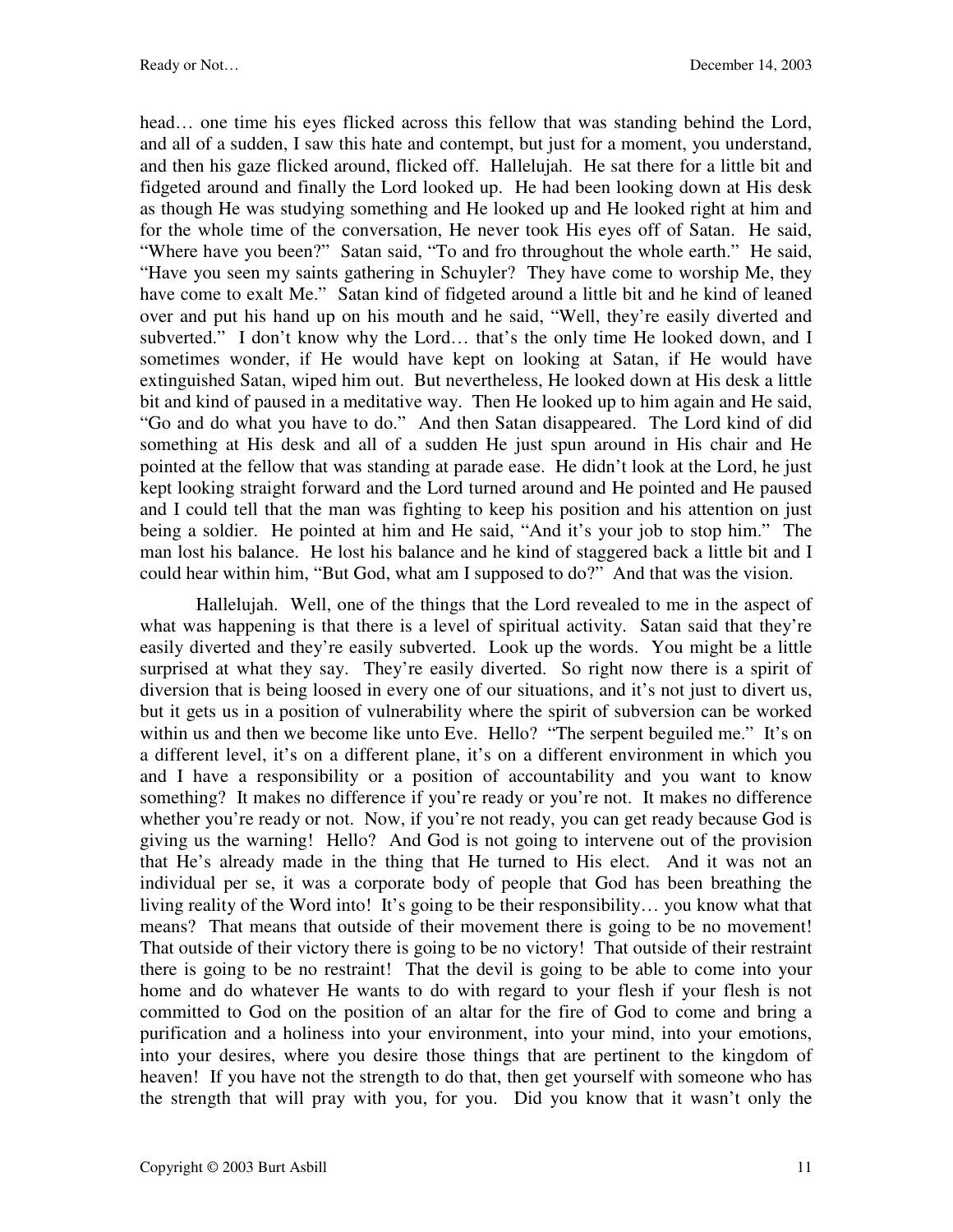children of Israel that came out of Egypt? Did you know that? Did you know that there were many Egyptians that attached themselves to Israel? That means that when those spirits of death were loosed, where do you think those Egyptians were? They were like mice in the homes of the Israelites! Hallelujah. If I see a tornado coming, I'm not going to rely on my expertise. I'm going to follow Joyce [Shaffer]! She knows where to hide! I had no idea where to hide! I was running around, "What do I do? What do I do?" And of course, I couldn't find Joyce because she was hid! Now, if I had been smart, I would have watched Joyce! Amen! Hallelujah! I heard you all the way downstairs from the closet, but you were in the right place, Sister. I was in the wrong place, you were in the right place! Hallelujah.

It says, "Once more shall I shake…" I believe 2004, brethren, is going to be something of a year of spiritual significance. It's going to be a year of spiritual significance! Turn with me over into 1 Peter, I believe it is. Chapter 4, verse 10, *as every man hath received the gift...* Now, if you want to know what that gift is, you just turn over into Ephesians the fourth chapter, and it will be the seventh verse. *As every man hath received the gift, even so minister the same one to another, as good stewards of the manifold grace of God. 11 If any man speak, let him speak as the oracles of God; if any man minister, let him do it as of the ability which God giveth: that God in all things may be glorified through Jesus Christ.* We're not talking about an apostolic ministry. We're not talking about a prophetic ministry, we're not talking about a shepherds ministry, we're not talking about the teacher's ministry, we're not talking about the evangelistic ministry. We're talking about the ministry of Jesus Christ that is within you – Leslie, that is within you – that ministers unto every joint. *…be glorified through Jesus Christ, to whom be praise and dominion for ever and ever. Amen.* Can you say amen? *12 Beloved, think it not strange concerning the fiery trial which is to try you, as though some strange thing happened unto you: 13 But rejoice, inasmuch as ye are partakers of Christ's sufferings.* Hallelujah. Can you relate? Really? Really? You really can relate, huh? All right. I'm a witness today unto your testimony. *But rejoice, inasmuch as ye are partakers of Christ's sufferings; that, when his glory shall be revealed, ye may be glad also with exceeding joy.* Can you say amen? No, no. You don't really believe it. You really don't believe it.

First John, chapter 3, it says, *Behold, what manner of love the Father hath*  bestowed upon us, that we should be called the sons of God: therefore the world *knoweth us not, because it knew him not. 2 Beloved, NOW…* What are you? When? *NOW are we the sons of God, and it doth not yet appear…* Do you look in the mirror in the morning and say, "My, what a handsome marvelous son of God you are!" No, no. Right now, when I get up in the morning, sometimes I look and I see my dad. "Oh, my God!" I see my brother Larry. "Oh, my God! Loose me, loose me, loose me from the propensity of my inheritance!" *Beloved, now are we the sons of God, and it doth not yet appear what we shall be: but we know that, when he shall appear, we shall be like him; for we shall see him as he is. 3 And every man,*woman and child… You know, one of the problems that we are having with children in this day and age is that we're raising them like it was 20 years ago. We're not raising them as though the time of God is at hand. Hallelujah. *And every man that hath this hope in him purifieth himself, even as he is pure.*